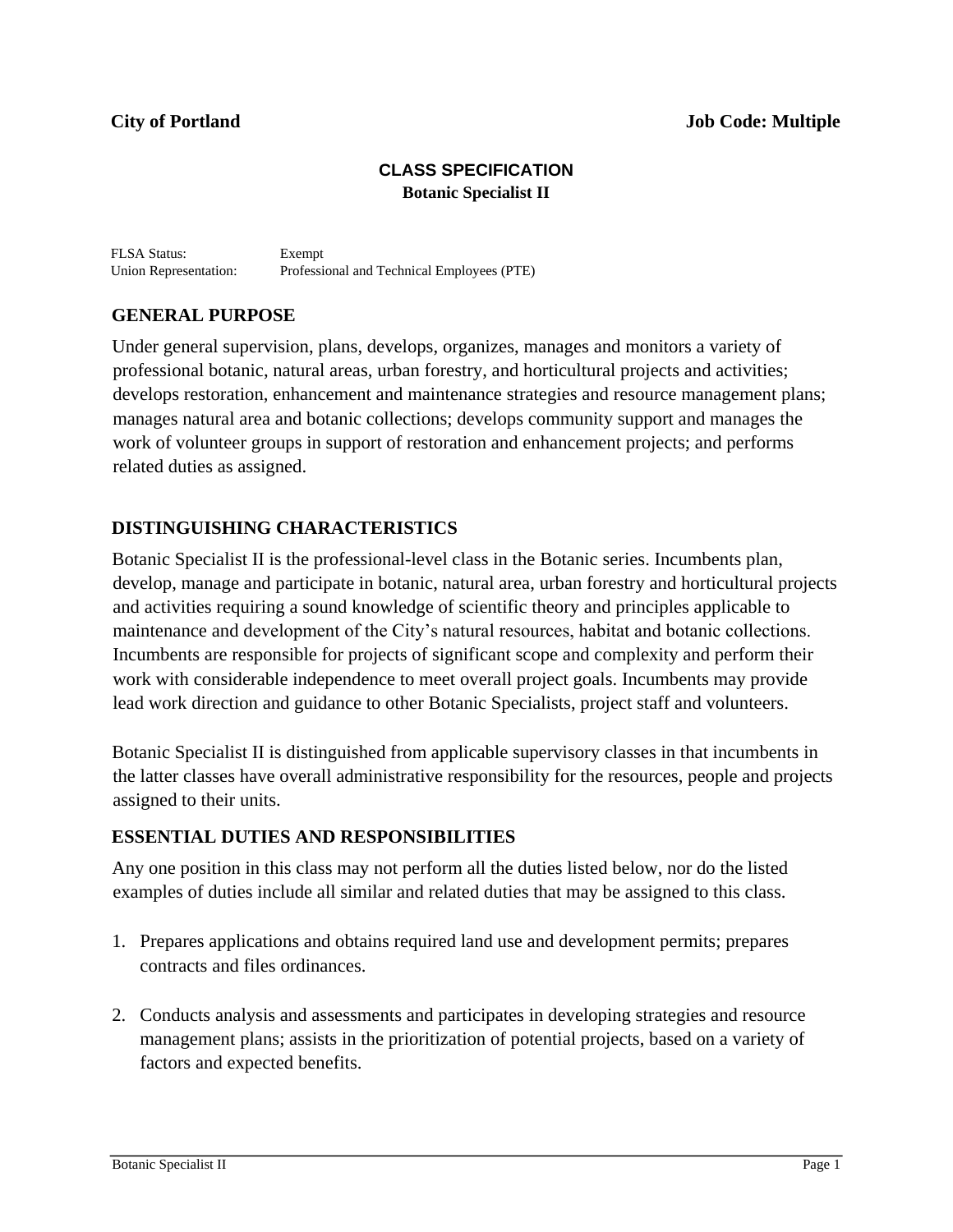- 3. Plans and conducts activities, builds partnerships and collaborates with non-profit support organizations, community volunteers and resource management and related agencies on resource restoration and enhancement projects and other program related projects and events.
- 4. Performs project management responsibilities, including estimating costs, developing and tracking budgets, obtaining resources, equipment, plants and other materials and monitoring and communicating project status; provides oversight and directs and coordinates the work of contractors, volunteers and other project staff.
- 5. Administers nursery, arboricultural services and seed production contracts supporting programs and activities; maintains and updates tree and plant seed inventories, ensuring provenance; develops and administers protocols for seed storage, stratification and germination testing.
- 6. Designs and reviews code and plans for effects on natural environment and the feasibility of actual implementation.

# **OTHER DUTIES**

1. Stays abreast of trends and developments, best management practices and scientific research. Participates in the activities of local, national and international arboricultural, horticultural and botanical organizations.

# **MINIMUM QUALIFICATIONS**

# **Knowledge of:**

- 1. Theory and principles of botany, biology of flora and fauna and ecology and ecosystem management.
- 2. Plant physiology and plant soil interactions.
- 3. Principles, methods and techniques of plant propagation and plant collection management including plant fertility, soils, pruning, planting and plant-removal techniques.
- 4. Methods and techniques for recognizing and controlling threats, such as insects, diseases and invasive non-native plants, to the horticultural assets and health of local ecosystems, including integrated pest management programs.
- 5. City, state and federal construction specifications and regulations for native and ornamental landscapes and contracts.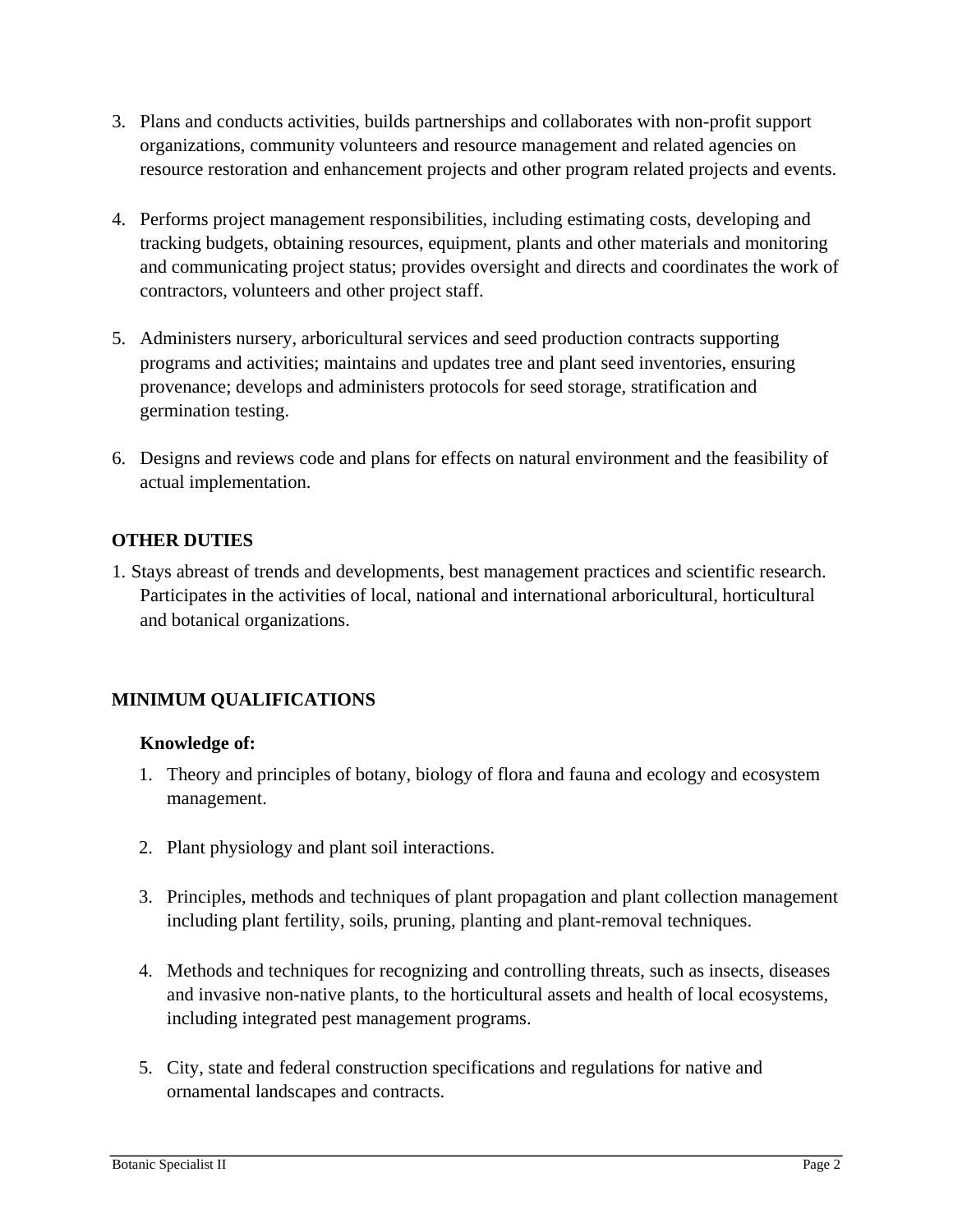- 6. Project management methods, tools and techniques.
- 7. Safe work methods and practices.

## **Ability to:**

- 1. Plan, organize, implement, maintain and monitor resource protection, restoration, mitigation and enhancement projects including those involving community participation.
- 2. Evaluate natural resources and habitat conditions and design habitat restoration, mitigation and enhancement strategies and projects, applying principles and techniques of ecology and ecosystem management to local conditions and situations.
- 3. Train, organize and supervise paid and volunteer workers possessing a wide variety of skills.
- 4. Prepare accurate and complete technical documents such as permit applications, project status reports and ordinances.
- 5. Communicate effectively, orally and in writing with individuals and groups.
- 6. Establish and maintain effective working relationships with co-workers, community groups, volunteers, professional organizations, the public and others encountered in the course of work.

# **Training and Experience:**

A typical way of obtaining the knowledge, skills and abilities outlined above is graduation from a four-year college or university with a major in biology, botany, horticulture or natural resource science; and three years of progressively responsible experience in horticultural or natural resource development activities; or an equivalent combination of training and experience. Experience in a public agency is preferred.

# **Licenses; Certificates; Special Requirements:**

A valid state driver's license may be required for certain assignments.

Some positions may require an Oregon Department of Agriculture Public Pesticide Applicator license within six months of appointment; or Certified Arborist standing with the International Society of Arboriculture within six months of appointment; and/or be an Accredited Rose Trial Judge within six months of hire.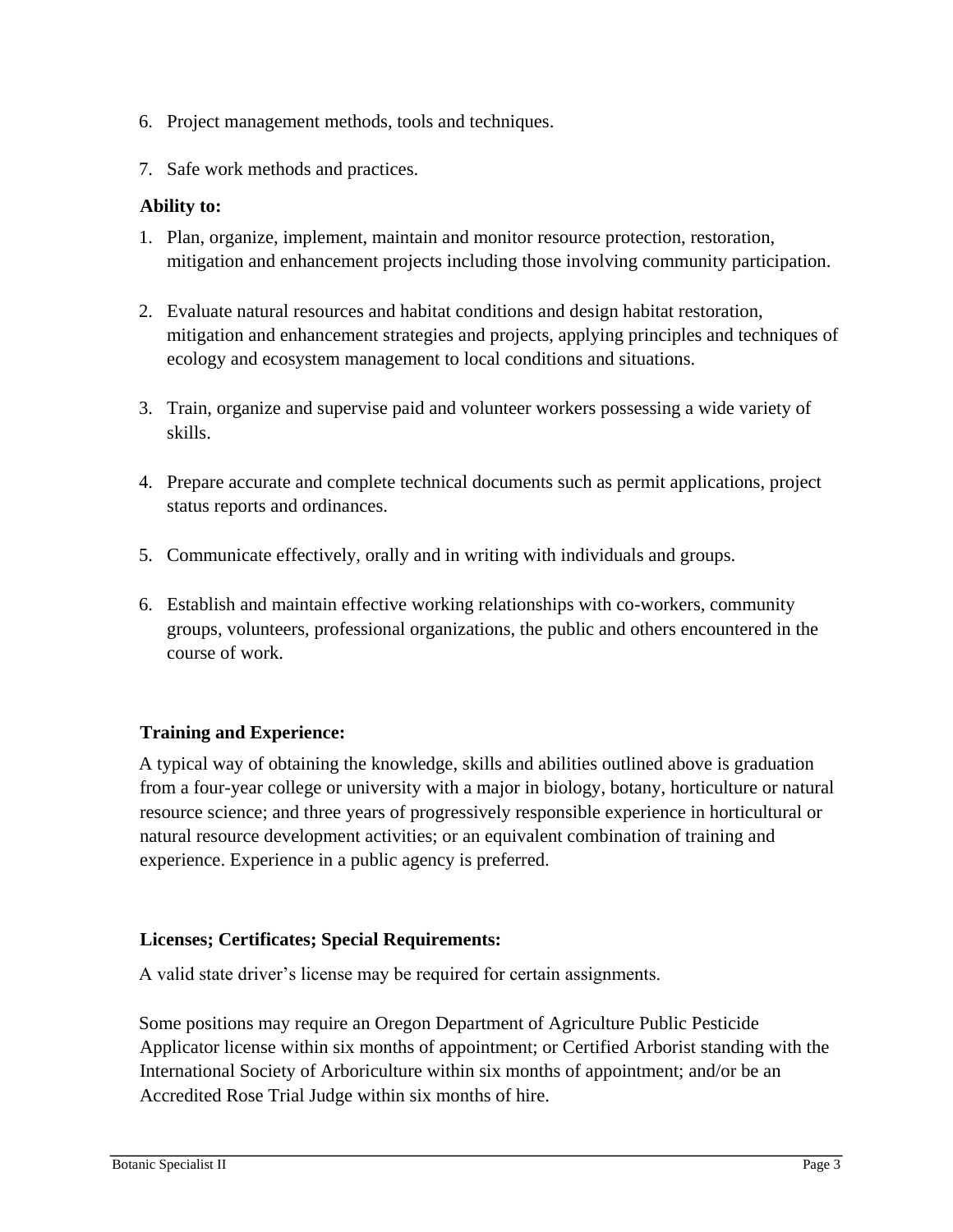# **PHYSICAL AND MENTAL DEMANDS**

Persons with disabilities may be able to perform the essential duties of this class with reasonable accommodation. Reasonable accommodation will be evaluated on an individual basis and depends, in part, on the specific requirements for the job, the limitations related to disability and the ability of the hiring bureau to accommodate the limitation.

## **SPECIALTIES**

Positions in this class are assigned to one of the following specialties: Generalist (GEN), Arboretum Collections (ACOL), Community Gardens (CGAR), Environmental Education (EVED), Natural Resource Ecologist (NRE), Pest Management (PSTM), Forestry (FOR) or Rose Garden (RGAR). Positions assigned to the Generalist specialty are defined in the General Purpose and Essential Duties and Responsibilities sections of the class specification.

## **Class History**:

| Adopted: 11-24-99    |                                                                                                                                                                                                                                                  |
|----------------------|--------------------------------------------------------------------------------------------------------------------------------------------------------------------------------------------------------------------------------------------------|
| Revised:<br>Revised: | 01-23-01 Union representation changed from Nonrepresented to COPPEA.<br>07-01-01 Spec revised as part of the COPPEA Classification and Compensation<br>study. Botanic Specialist II (6012) class created from the following<br>COPPEA class(es): |
|                      | 4124 Botanic Specialist II                                                                                                                                                                                                                       |
| Revised:             | 01-01-02 Pest Management specialty added; removed from Botanic Specialist I<br>(6011).                                                                                                                                                           |
| Revised:             | 04-01-04 Rose Garden specialty added.                                                                                                                                                                                                            |
| Revised:             | 09-09-05 "Specialties" section added.                                                                                                                                                                                                            |
| Revised:             | 08-01-06 Spec history revised to reflect pre-2001 COPPEA Study history. Spec<br>formatting modified.                                                                                                                                             |
| Revised:             | 11-02-06 Environmental Education Specialty added.                                                                                                                                                                                                |
| Revised:             | 05-05-08 Forestry Specialty added.                                                                                                                                                                                                               |
|                      | June 2009 - Change Job Class number from 6012 to 30000321 (NRE), due to system change.                                                                                                                                                           |
|                      | June 2009 - Change Job Class number from 6012 to 30000317 (ACOL), due to system change.                                                                                                                                                          |
|                      | June 2009 - Change Job Class number from 6012 to 30000322 (PSTM), due to system change.                                                                                                                                                          |
|                      | June 2009 - Change Job Class number from 6012 to 30000318 (CGAR), due to system change.                                                                                                                                                          |
|                      | June 2009 - Change Job Class number from 6012 to 30000323 (RGAR), due to system change.                                                                                                                                                          |
|                      | June 2009 - Change Job Class number from 6012 to 30000319 (EVED), due to system change.                                                                                                                                                          |
|                      | June 2009 - Change Job Class number from 6012 to 30001005 (FOR), due to system change.                                                                                                                                                           |
|                      | June 2009 - Change Job Class number from 6012 to 30000320 (GEN), due to system change.                                                                                                                                                           |
|                      | July 2017 – Updated union name from COPPEA to PTE                                                                                                                                                                                                |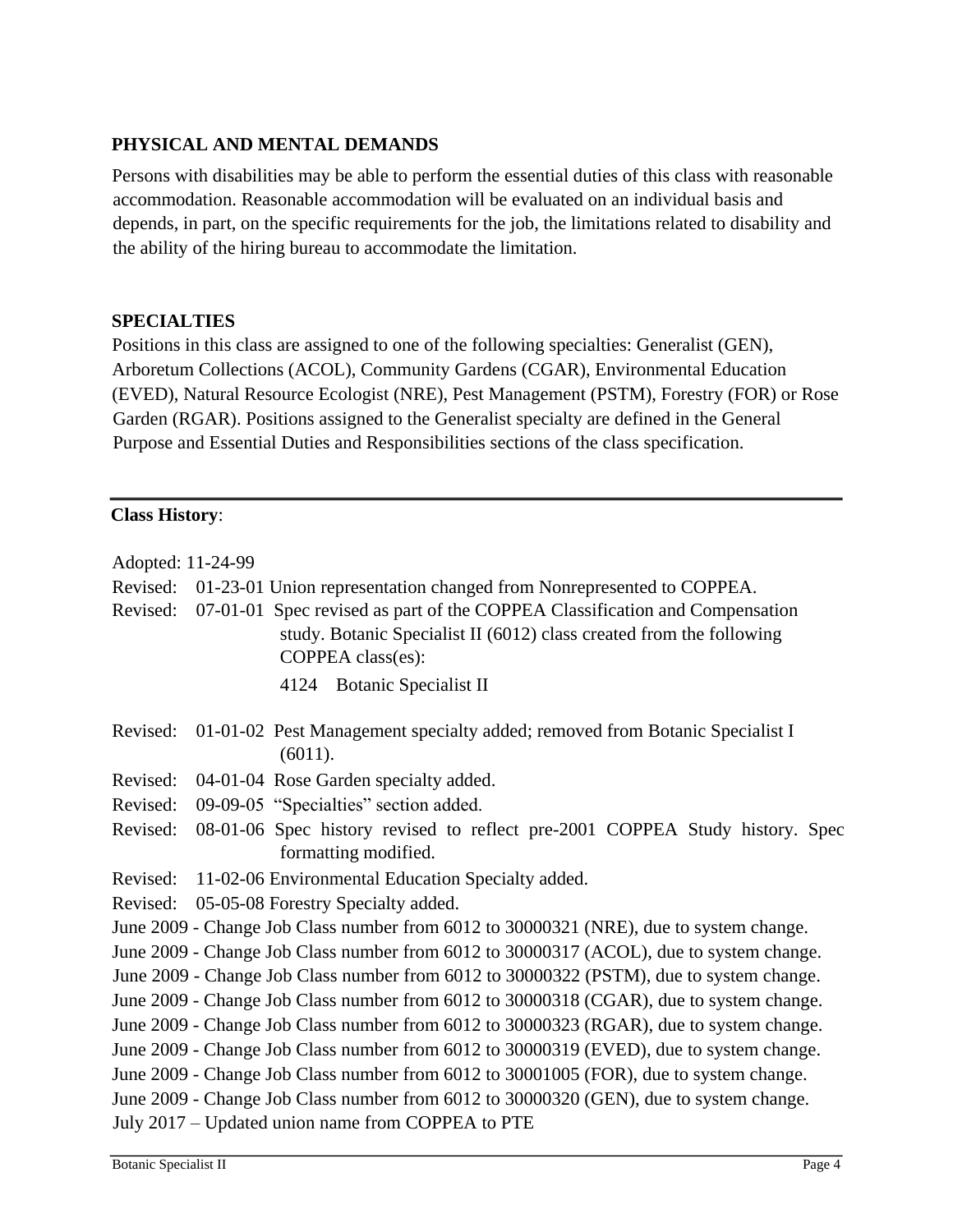Revised: 09-04-18 – Revised Forestry specialty to reflect duties of the position.

## **30000321 - NATURAL RESOURCE ECOLOGIST SPECIALTY (NRE)**

#### **GENERAL PURPOSE**

Under general supervision, plans permits and implements natural resource restoration and enhancement projects; and performs related duties as assigned.

#### **ESSENTIAL DUTIES AND RESPONSIBILITIES**

- 1. Plans, organizes, manages and monitors resource protection, restoration, mitigation and enhancement projects and programs; designs projects and develops plans and specifications; designs and manages large stream bank stabilization, riparian and upland revegetation projects incorporating native plant species; plans and applies slope stabilization and erosion control methods.
- 2. Monitors and evaluates project success, using standard protocols; identifies the need for additional restoration and maintenance treatments and efforts.
- 3. Develops and implements methods for establishing herbaceous plant populations and native plant installations; administers nursery and seed production contracts supporting programs and activities; maintains and updates plant seed inventories, ensuring provenance; develops and administers protocols for seed storage, stratification and germination testing.
- 4. Organizes the purchasing of plants and other materials for project implementation.
- 5. Designs and reviews code and plans for effects on natural environment and the feasibility of actual implementation.

## **MINIMUM QUALIFICATIONS**

#### **Knowledge of:**

- 1. Principles, methods and practices of natural resource protection, restoration and enhancement, including erosion control methods and techniques, resource monitoring protocols and ecosystem management.
- 2. Practices, methods and techniques of watershed management and familiarity with local water quality issues.
- 3. Threats to health of local ecosystems (e.g., invasive non-native plants) and methods for their elimination or mitigation.
- 4. Wildlife biology, native plants, wetland ecology, fish biology, forestry, water quality, multiobjective management of floodplains and watershed, recreational management in natural areas.
- 5. Basic principles of recreation management in natural areas.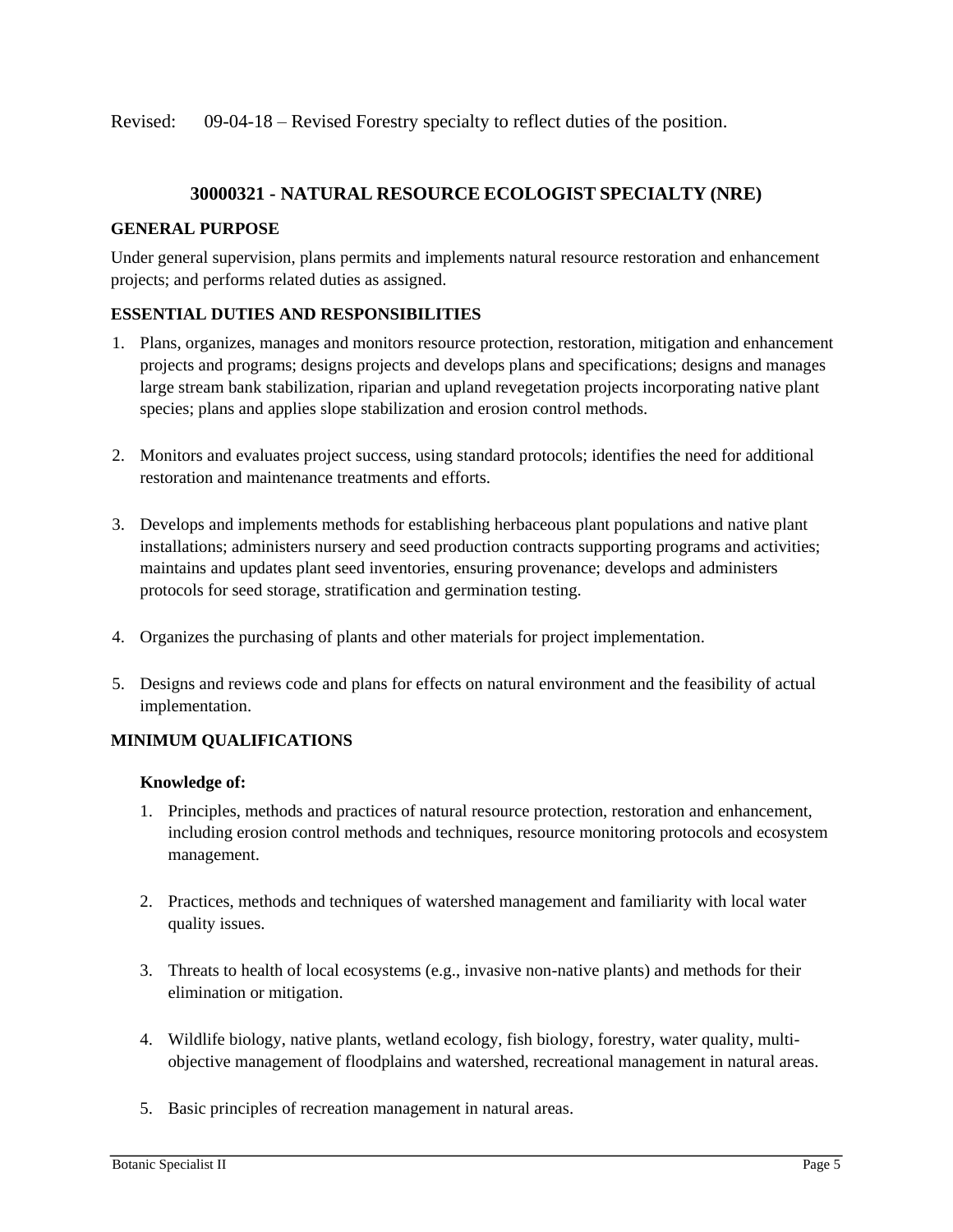# **Ability to:**

1. Evaluate natural resources; develop, design and implement habitat restoration and enhancement strategies and projects; and monitor and manage results.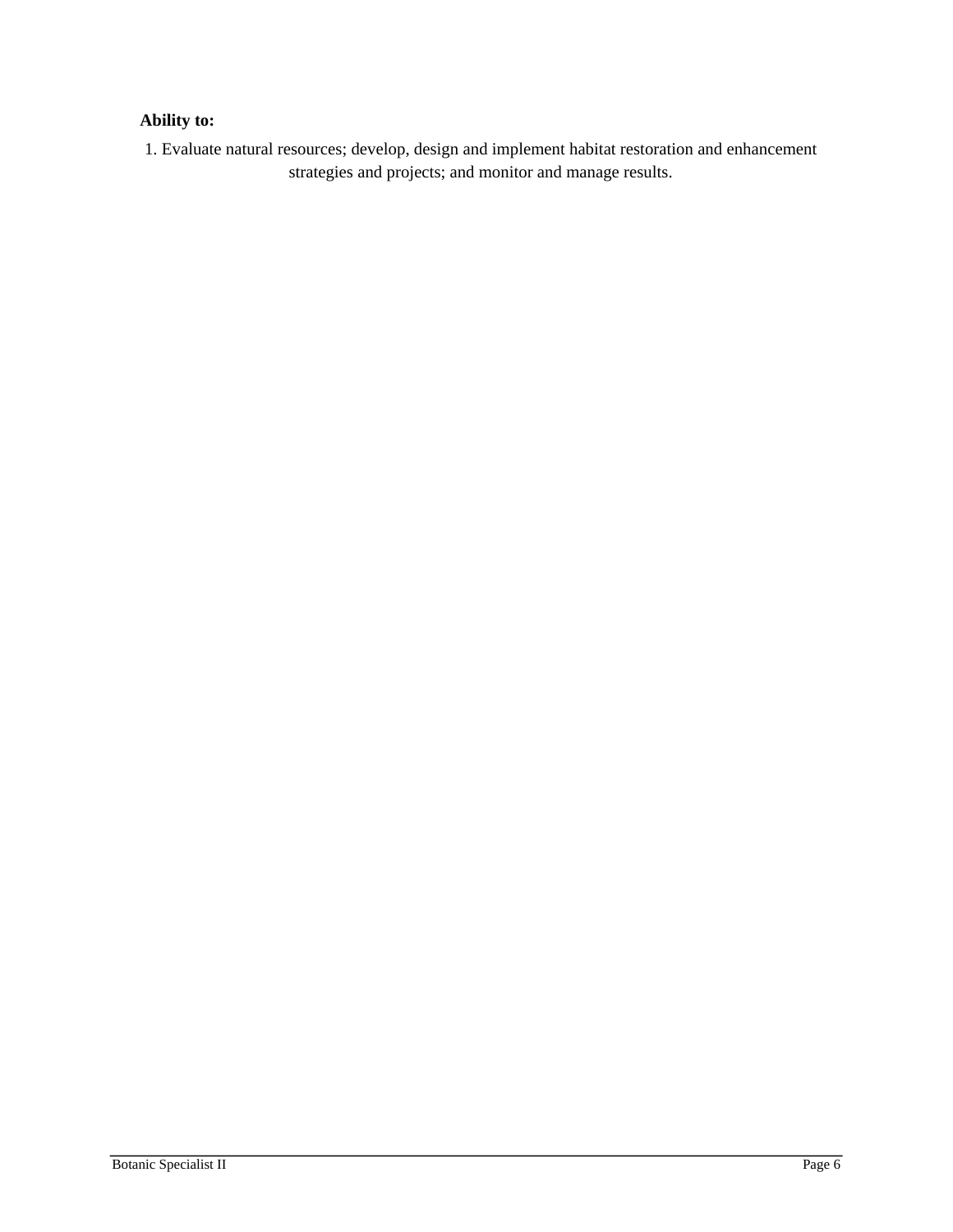# **30000317 – ARBORETUM COLLECTIONS SPECIALTY (ACOL)**

## **GENERAL PURPOSE**

Under direction, manages daily operations of the Arboretum.

# **ESSENTIAL DUTIES AND RESPONSIBILITIES**

- 1. Propagates and grows native plants in containers and nursery settings, ensuring provenance through collection and tracking of plant materials.
- 2. Oversees and serves as team leader for the day-to-day operations and maintenance activities of the Arboretum including acquisition, maintenance, evaluation and disposal of botanic and horticultural specimens; oversees fertilization, pruning, pest management, irrigation systems and soil preparation, in accordance with established plans.
- 3. Supervises the production and maintenance of plant labels and records; assists in the development of planting plans and the procurement of plants and materials.
- 4. Develops recommendations on the acquisition and disposal of botanic and horticultural specimens in conformance with arboretum policies.
- 5. Participates in plant-related arboretum functions such as plant sales, classes and occasional special events.

# **MINIMUM QUALIFICATIONS**

## **Knowledge of:**

- 1. Principles, practices, methods and techniques applicable to management of botanic gardens, arboretums or similar public horticulture settings.
- 2. Planning and displaying living botanical and horticultural collections.
- 3. Methods and practices in display of living botanical and horticultural collections.

# **Ability to:**

- 1. Organize and operate a plant propagation program and nursery, utilizing applicable methods and techniques of soil preparation, planting, irrigation, pruning and pest management.
- 2. Operate power and hand equipment and irrigation systems.
- 3. Locate resources of plant materials and assist in the development of collection plans.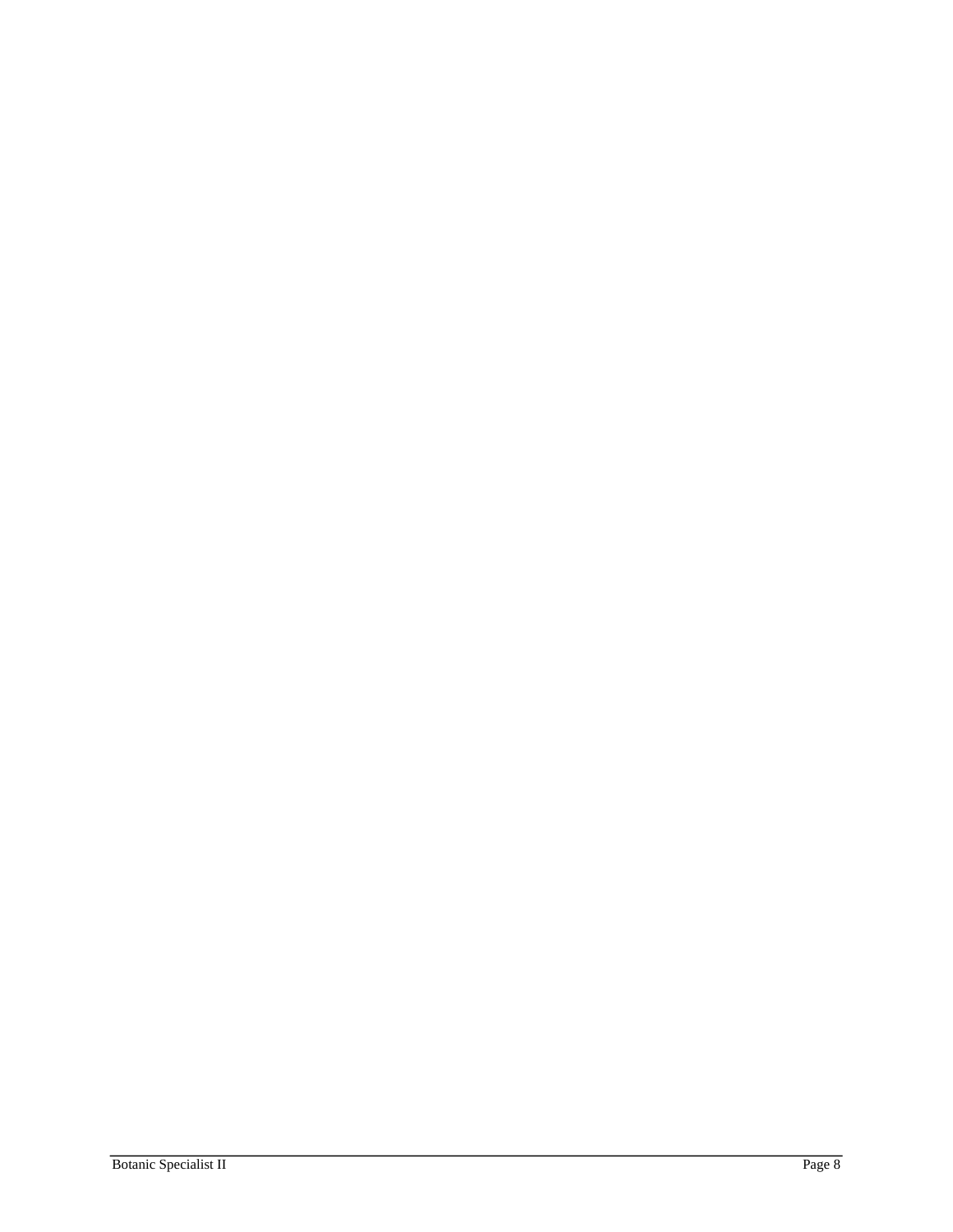## **30000322 – PEST MANAGEMENT SPECIALTY (PSTM)**

## **GENERAL PURPOSE**

Under general supervision; develops and coordinates activities to control insect, disease and vegetation in natural resource areas; provides related training to other staff; and performs related duties as assigned.

# **ESSENTIAL DUTIES AND RESPONSIBILITIES**

- 1. Evaluates pest and vegetation control efforts including those performed by outside contractors; reviews the possible adoption/elimination of pest management materials and methods.
- 2. Manages pesticide purchasing, database inventory and material warehousing; maintains required legal records.
- 3. Coordinates the collection and storage, treatment and legal disposal of surplus materials and other hazardous wastes; maintains legally required records.
- 4. Develops and maintains Hazardous Materials response protocols; as OSHA-certified first responder, coordinates first response actions, involving those of staff as well as other local, state and federal agencies.
- 5. Develops, organizes, and presents educational training for pesticide application certification and recertification, Hazardous Materials Communications, hazardous materials spill procedures and other related issues.
- 6. Coordinates compliance with federal Endangered Species Act provisions as related to pest management and policy development; coordinates efforts with the city Endangered Species Act coordinator.
- 7. Routinely reviews program areas of responsibility for efficiency and effectiveness.

# **MINIMUM QUALIFICATIONS**

## **Knowledge of:**

1. Federal, state and local laws and regulations related to pest management and environmental health, including the federal Endangered Species Act as it relates to lands and waterways.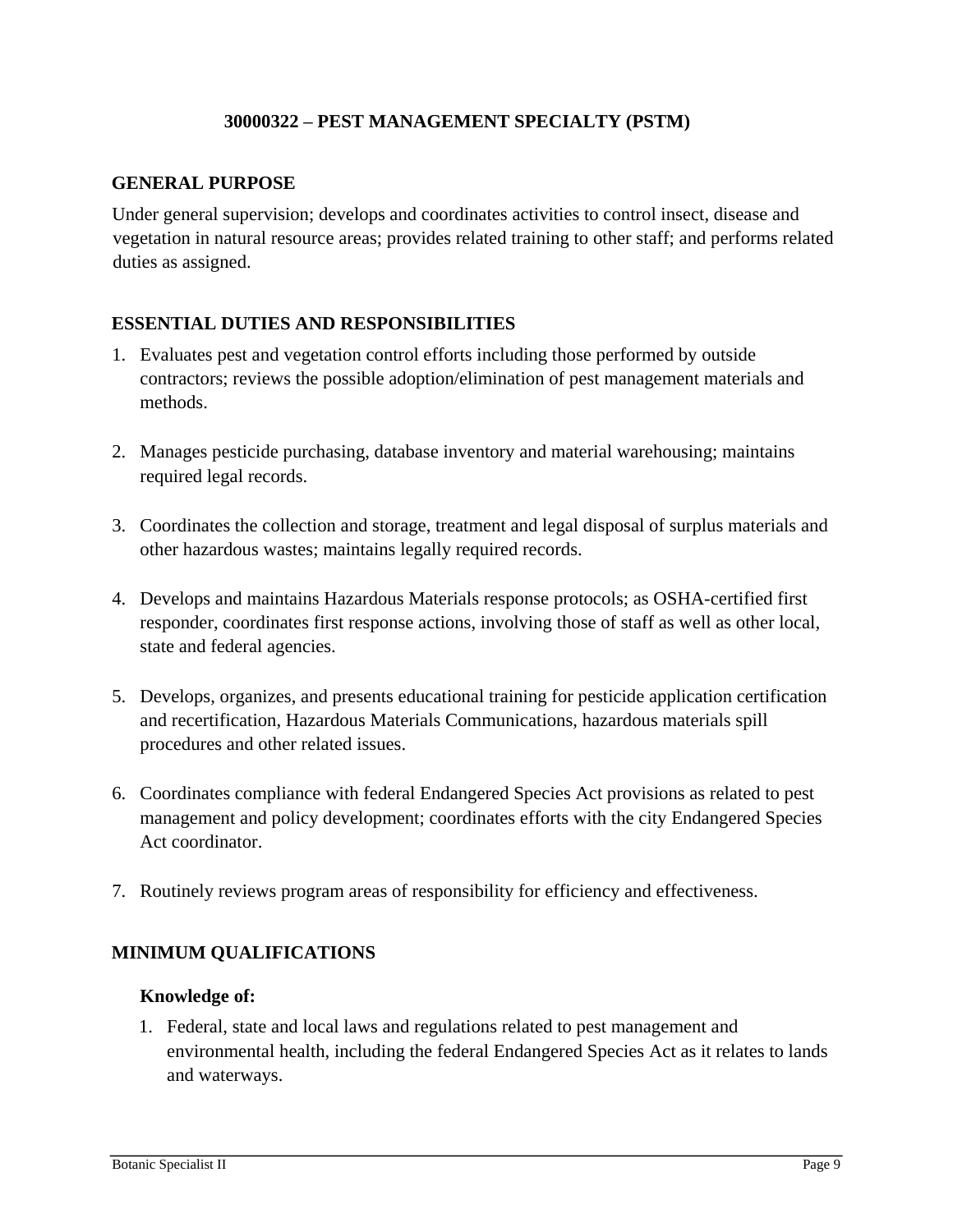- 2. Pesticides and chemicals, their properties, interactions, toxicology, chemistry, legalities, environmental and health impacts.
- 3. Proper use, storage and disposal methods for a wide range of chemicals and hazardous materials.
- 4. Principles of ecological and biological system health applicable to integrated pest and vegetation management plans and activities.
- 5. Employee training requirements, practices and methods.

# **Ability to:**

- 1. Read and understand blueprints and plans.
- 2. Immediately respond to pages during operating hours.

# **Licenses; Certificates; Special Requirements:**

OSHA Hazardous Materials First Responder certification.

License by the state as a Municipal Pesticide Applicator, with Right of Way, Landscape and Turf, and Aquatic endorsements.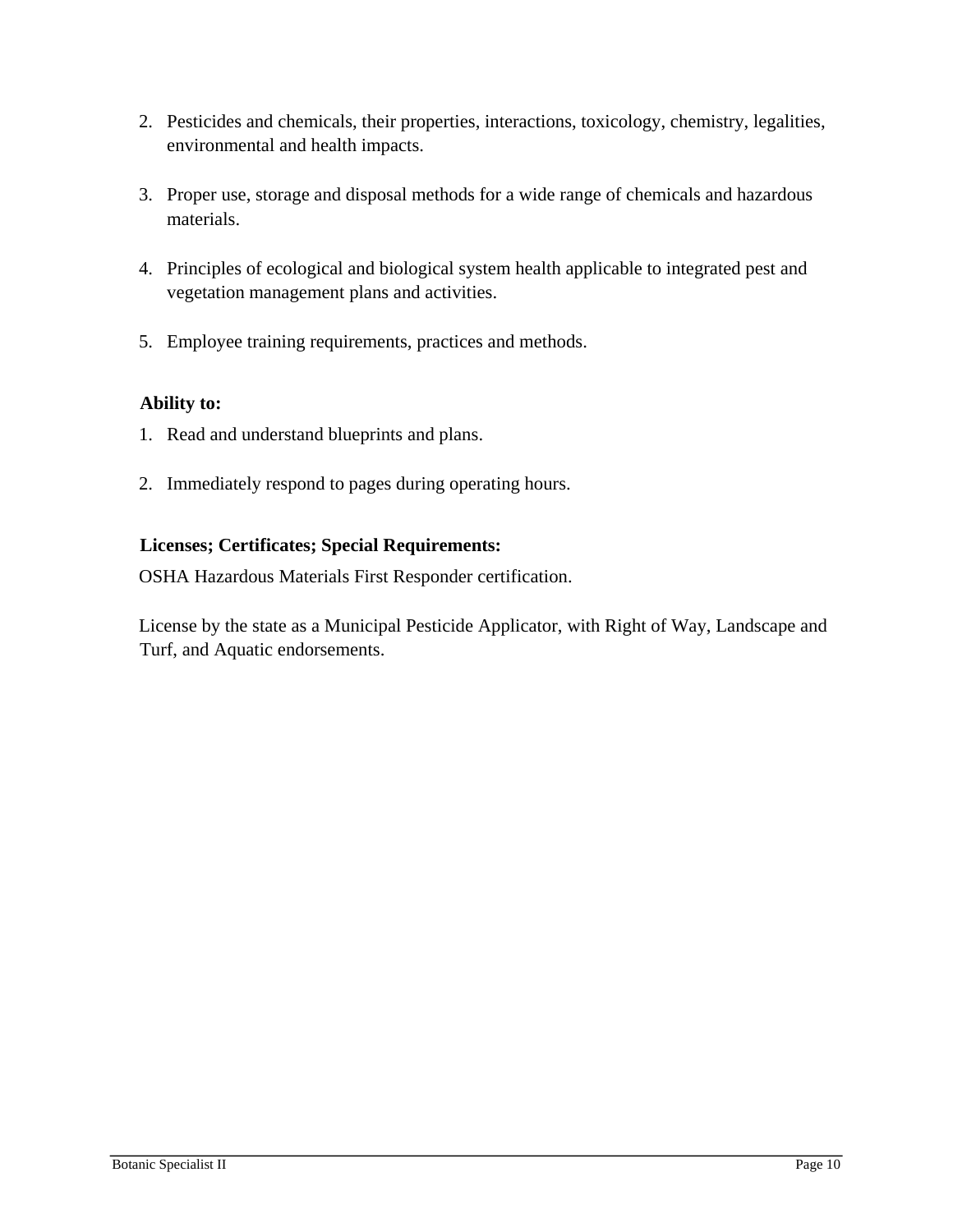# **30000318 – COMMUNITY GARDENS SPECIALTY (CGAR)**

## **GENERAL PURPOSE**

Under general supervision, plans, develops, organizes, and manages a variety of projects, programs and activities in support of Portland Parks & Recreation's Community Gardens Program; performs related duties as assigned.

## **ESSENTIAL DUTIES AND RESPONSIBILITIES**

- 1. Plans, organizes, manages and monitors new garden construction, restoration and enhancement projects; drafts grants; develops plans and specifications; purchases materials for project implementation; manages budget and expenditures.
- 2. Coordinates central program office, recruiting and supervising staff and volunteers in a variety of tasks; develops training and educations programs for staff and volunteers.
- 3. Develops program strategic and operational plans by working with agencies, landowners and community.
- 4. Organizes education and outreach events and activities to provide information, publicize opportunities, and build partnerships and relationships.
- 5. Drafts and develops program policies and procedures; educates program participants on policies and applies policies; assesses program effectiveness and incorporates changes to meet program goals.

# **MINIMUM QUALIFICATIONS**

## **Knowledge of:**

- 1. Principles, methods and practices of, organic gardening, food production techniques and community gardening.
- 2. Principles, methods and practices of natural resource protection, restoration and enhancement.
- 3. Public parks management, administration and community development principles.
- 4. Community garden design and maintenance.
- 5. Budget administration and fundraising techniques.

#### **Ability to:**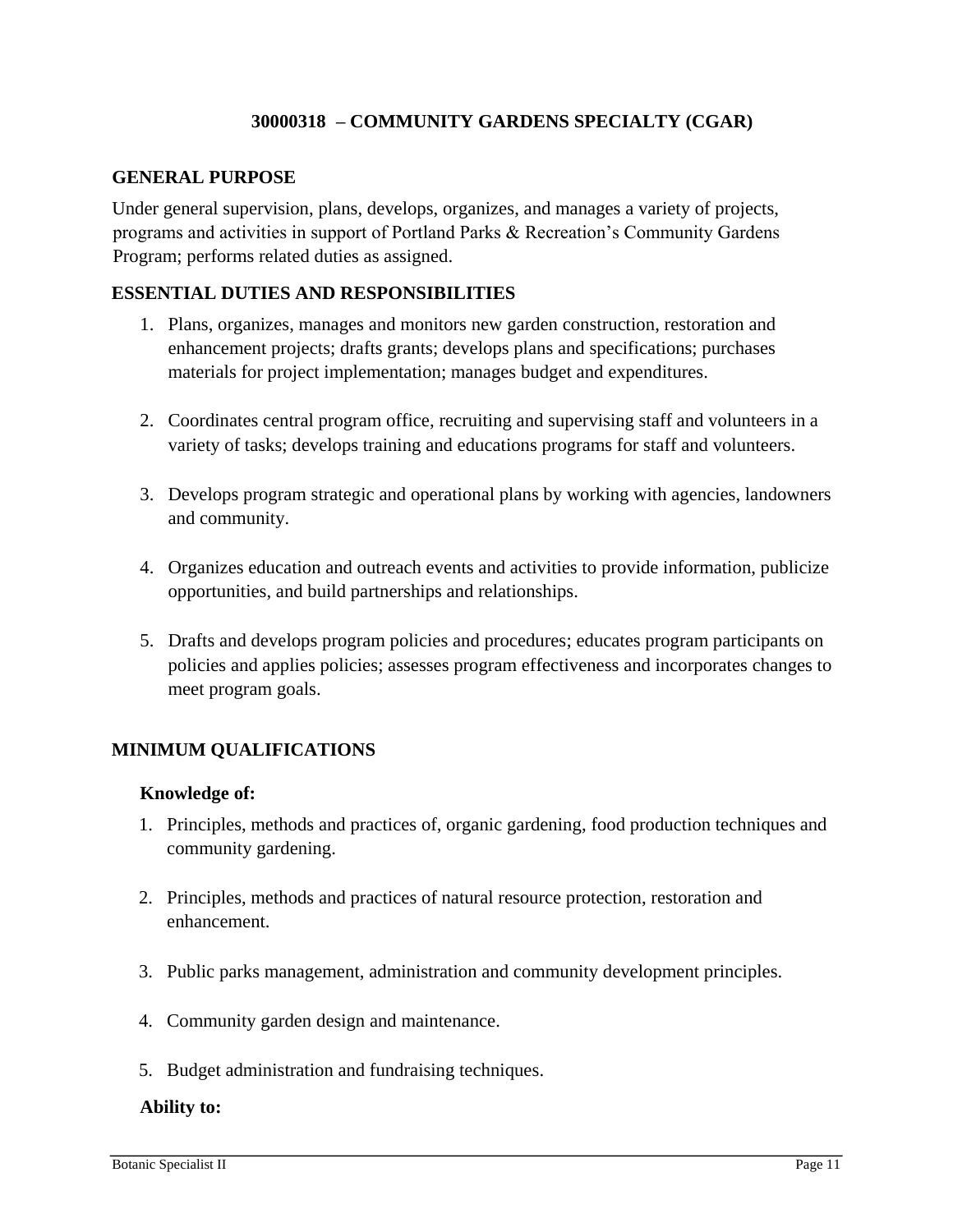- 1. Collect and analyze data in support of program goals.
- 2. Create and implement public policy.
- 3. Plan, design and develop gardens and garden programs using agency and community involvement.
- 4. Recruit and train staff and volunteers.
- 5. Exercise tact and diplomacy in dealing with difficult or sensitive situations, issues and people.
- 6. Develop and deliver educational programming and create educational materials for multiple populations.

# **Licenses; Certificates; Special Requirements:**

First Aid and CPR certification.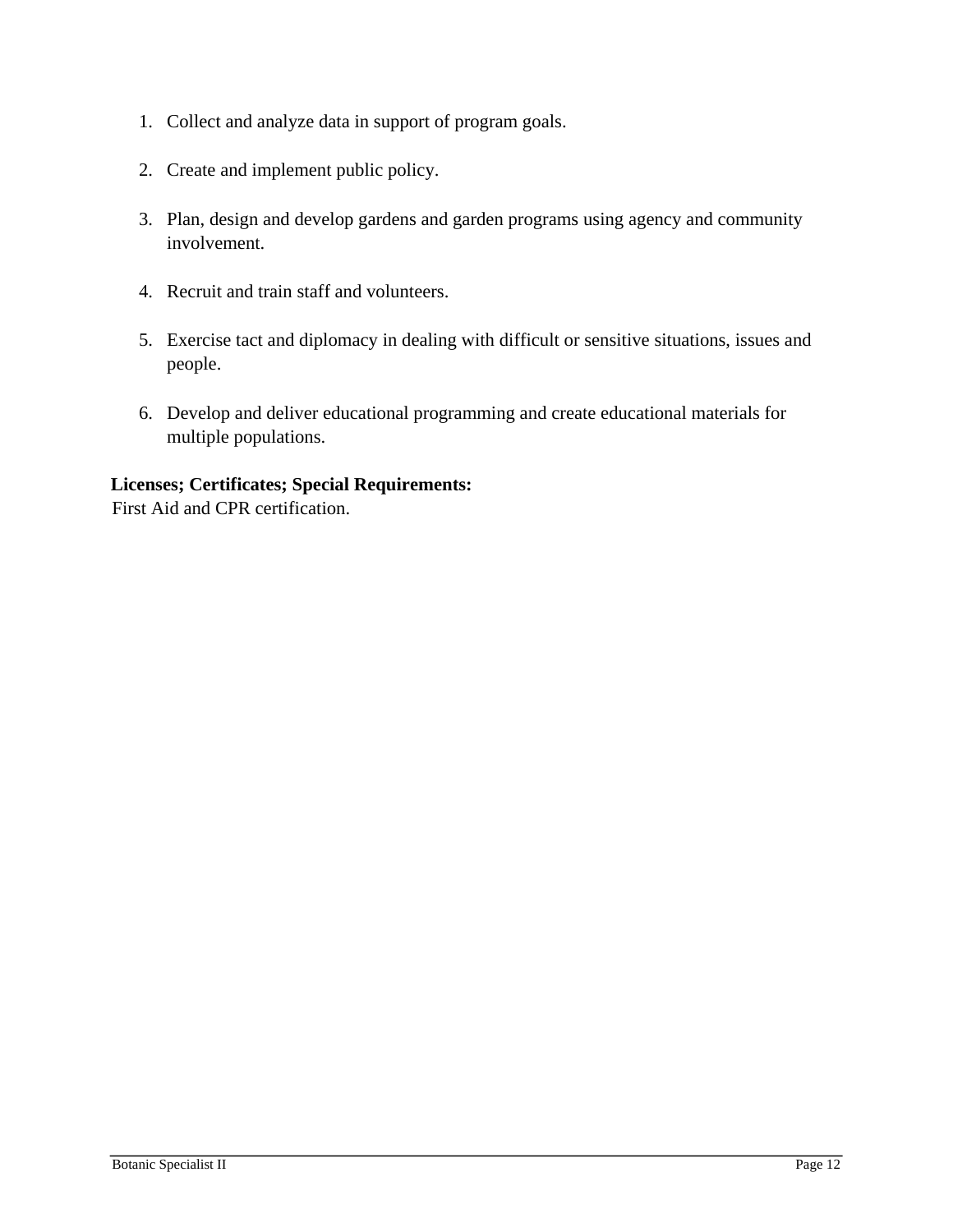## **30000323 - ROSE GARDEN SPECIALTY (RGAR)**

## **GENERAL PURPOSE**

Under general supervision, manages and maintains the Bureau of Parks and Recreation's collection of roses; implements rose-related programs, competitions and special events; and performs related duties as assigned.

# **ESSENTIAL DUTIES AND RESPONSIBILITIES**

- 1. Manages the City's rose collection at multiple sites; plans, schedules, oversees and participates in horticultural work needed to maintain roses located at the International Rose Test Garden in Washington Park, at Peninsula Sunken Rose Garden and Ladd's Addition Rose Garden; procures, selects for replacement, plants, prunes and deadheads roses; manages pests and diseases in rose collection; inspects work of other staff and volunteers to assure quality.
- 2. Coordinates with supervisor, garden sponsors and partners to select and acquire new and replacement planting stock; factors in knowledge of rose garden history and historically significant roses; recruits and selects donors; maintains relationships with rose industry groups and rose hobby groups; participates in Rose Society meetings.
- 3. Consults with rose industry to improve pest management practices for commercial practitioners and homeowners.
- 4. Consults and coordinates with industry associates and rose provider partners to successfully manage three rose testing programs for new/experimental roses.
- 5. Coordinates and facilitates rose-related events and competitions; represents the City and Bureau at events in the City and the region; serves as judge at competitions.
- 6. Organizes and leads garden visits by visiting dignitaries; maintains knowledge of Rose Garden history and current collection, including species, color, placement and significance of particular roses to various groups; provides expertise, information and assistance to committees, residents, industry representatives and other public and nonprofit agencies; resolves inquiries and complaints from citizens, organizations and agencies.
- 7. Reviews and provides recommendations regarding permits for events to be held in rose gardens; manages scheduling and reservations; provides support to community activities in the gardens; works with Royal Rosarians, Portland Rose Society, Portland Rose Festival Association and others to schedule, coordinate and facilitate their activities in the gardens and the community.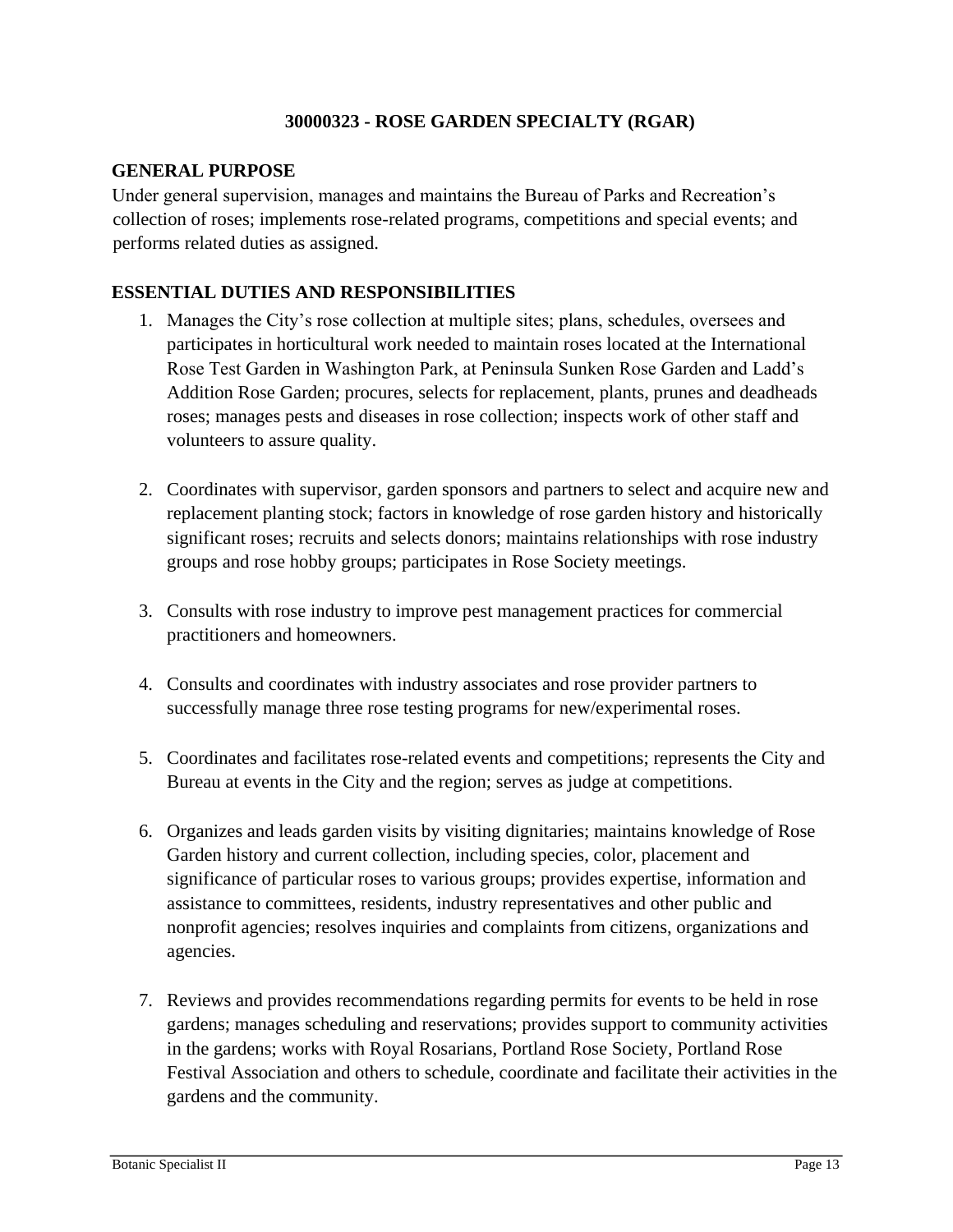- 8. Assists supervisor with development and implementation of rose garden publicity; takes pictures; reviews content of advertising; makes presentations to community and nonprofit groups; serves as recognized rose expert for public presentations, media questions and other situations.
- 9. Recruits, trains and manages volunteers working in rose gardens; solicit volunteers from the Master Gardener program; participates with Volunteer Coordinator in annual volunteer recruitment by developing advertising and making presentations.
- 10. Communicates with other bureau divisions regarding scheduled maintenance activities and garden usage that affects them or the public.
- 11. Respond to emergencies calls for incidents in the gardens, as necessary.

# **MINIMUM QUALIFICATIONS**

# **Knowledge of:**

- 1. Broad, in-depth knowledge of roses, rose culture and garden management, equipment and supplies used to maintain rose gardens.
- 2. Volunteer recruitment and direction; applicable rules and policies regarding volunteers.
- 3. Pesticides and chemicals, their properties, interactions, toxicology, chemistry, legalities, environmental and health impacts.
- 4. Proper use, storage and disposal methods for a wide range of chemicals and hazardous materials related to assigned work.
- 5. Knowledge of applicable OSHA requirements.
- 6. Rules and policies regarding landscape contracting.
- 7. Basic knowledge of budgeting practices, methods and techniques.
- 8. Principles and practices of sound business communications.

# **Ability to:**

- 1. Judge roses for exhibition and/or propagation purposes.
- 2. Communicate effectively both orally and in writing. Present specialized rose-related information clearly, logically and persuasively.
- 3. Participate in public meetings; provide information, promote the generation of ideas.
- 4. Motivate and organize volunteers.
- 5. Develop and maintain good relationships with industry and community groups.
- 6. Organize and maintain records and files.
- 7. Learn how to apply for grants.

# **Licenses; Certificates; Special Requirements:**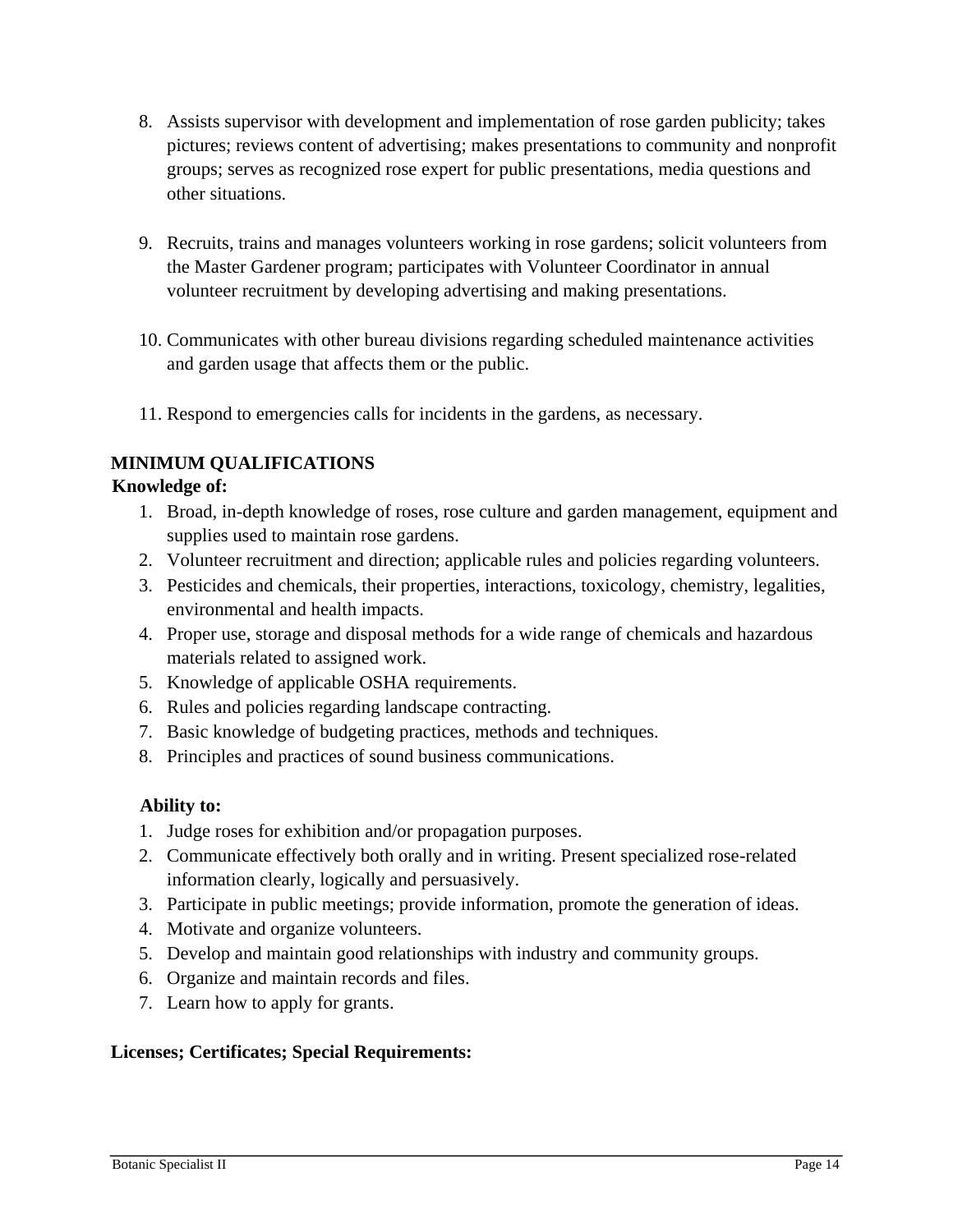Must have Oregon Pesticide Applicators license within six months of hire. First Aid and CPR certification. Must be an Accredited Rose Trial Judge within six months of hire. Valid state driver's license.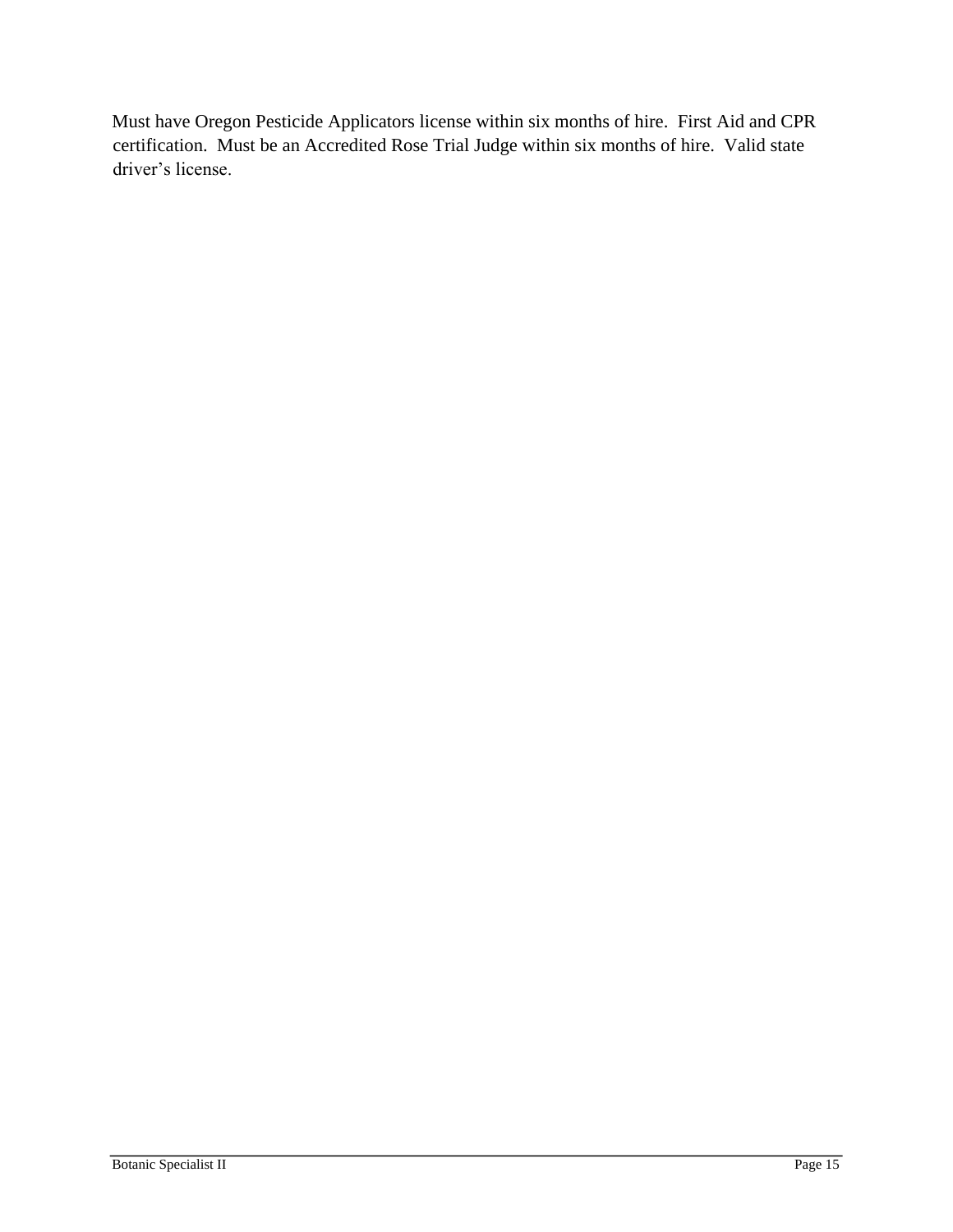## **30000319 – ENVIRONMENTAL EDUCATION SPECIALTY (EVED)**

## **GENERAL PURPOSE**

Under general supervision, develops, implements and manages environmental education opportunities that increase awareness, knowledge, stewardship and support of developed parks and natural areas, and promote understanding of the relationship between people and nature; and performs related duties as assigned.

# **ESSENTIAL DUTIES AND RESPONSIBILITIES**

- 1. Manages year-round eco-system based environmental education opportunities for all ages, abilities, ethnicity and socio-economic status, on a city-wide basis.
- 2. Researches and designs effective, hands-on curricula and programs for implementation by individuals, staff, teachers and volunteers; aligns programs with state/local standards as needed.
- 3. Leads interpretive, educational tours in all types of environments, including paved and unpaved trails, and various outdoor weather and physical conditions.
- 4. Makes presentations about programs and related environmental education topics to schools, community groups, agency staff and professional organizations; utilizes a variety of media, including brochures, signage, power-point presentations, etc.
- 5. Recruits, trains, organizes and manages seasonal staff and volunteers in support of program efforts.
- 6. Develops and implements strategies to expand environmental education opportunities in areas and populations current not served; provides input to supervisor on overall Environmental Stewardship initiatives and operations.
- 7. Provides strategic planning for income generating opportunities; works with supervisor to focus efforts on opportunities of highest potential.
- 8. Monitors budgetary expenditures/revenue.
- 9. Maintains a professional network of other environmental education providers to facilitate collaboration and extend the impact of program efforts and encourage support of Bureau vision for Park properties.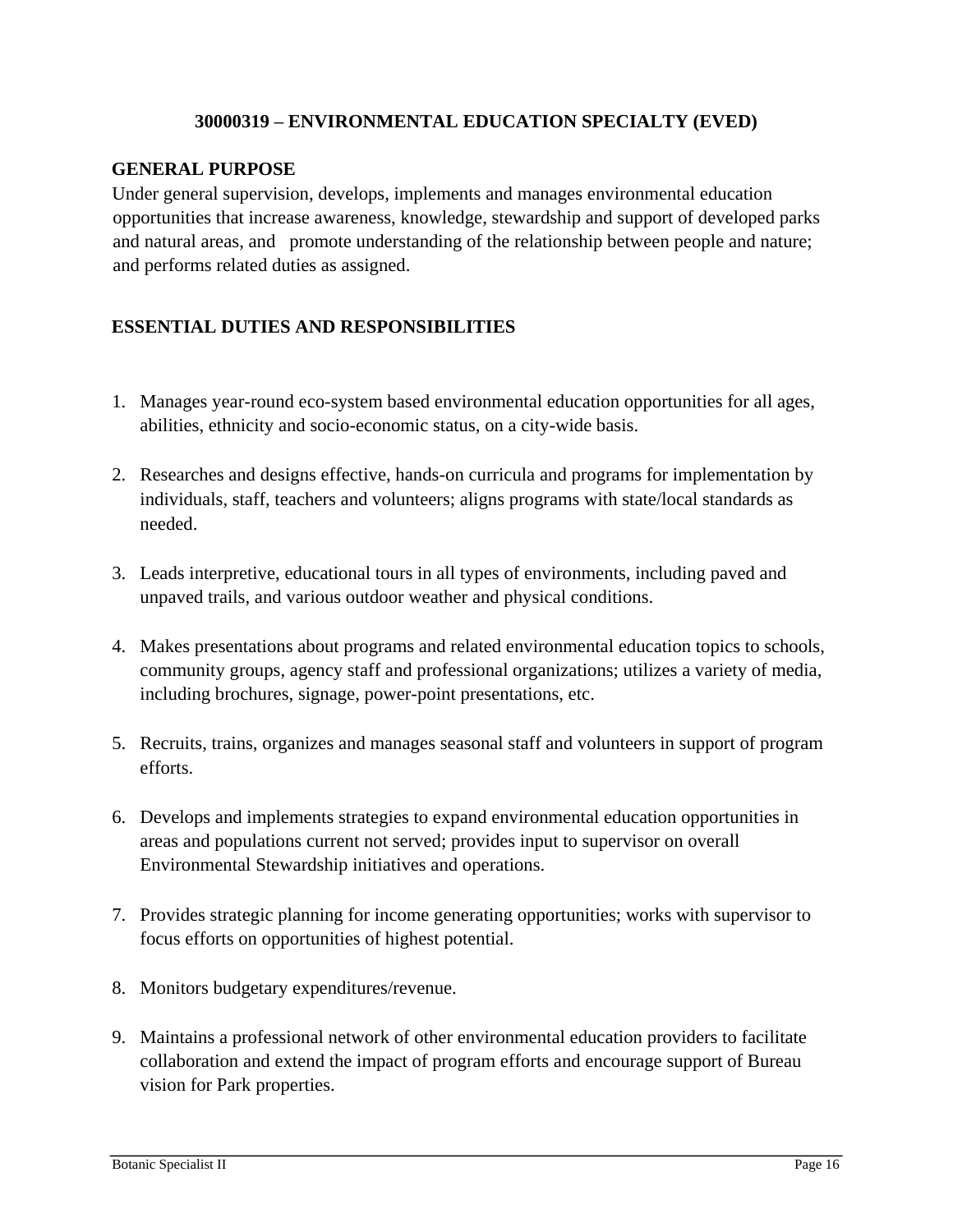# **MINIMUM QUALIFICATIONS**

# **Knowledge of:**

- 1. Natural resources, ecological processes and terminology, and cultural connections to them, especially within the Pacific Northwest.
- 2. Effective inquiry-based teaching and interpretive techniques.
- 3. Basic methods and techniques for funding and managing diverse project and programs.
- 4. Working knowledge of investigative tools (microscopes, binoculars, water quality kits) and the age appropriate use of those tools.

# **Ability to:**

- 1. Design and conduct education and interpretive programs for individuals or groups of all ages, abilities, and other demographics.
- 2. Apply creativity and innovation in the design and management of education programs.
- 3. Provide training, mentorship and work direction to seasonal staff and volunteers.
- 4. Provide input on program strategies, initiatives and operations.
- 5. Read and interpret scientific research and publications.
- 6. Write and prepare educational curriculum, exhibit text, reports and correspondence.
- 7. Track and analyze budgets and resources for programs and projects.

# **Licenses; Certificates; Special Requirements:**

Requires a valid Oregon's Drivers License; Ability to operate 15-passenger van within Bureau and Risk Management safety and operation standards; Current First Aid and CPR certifications.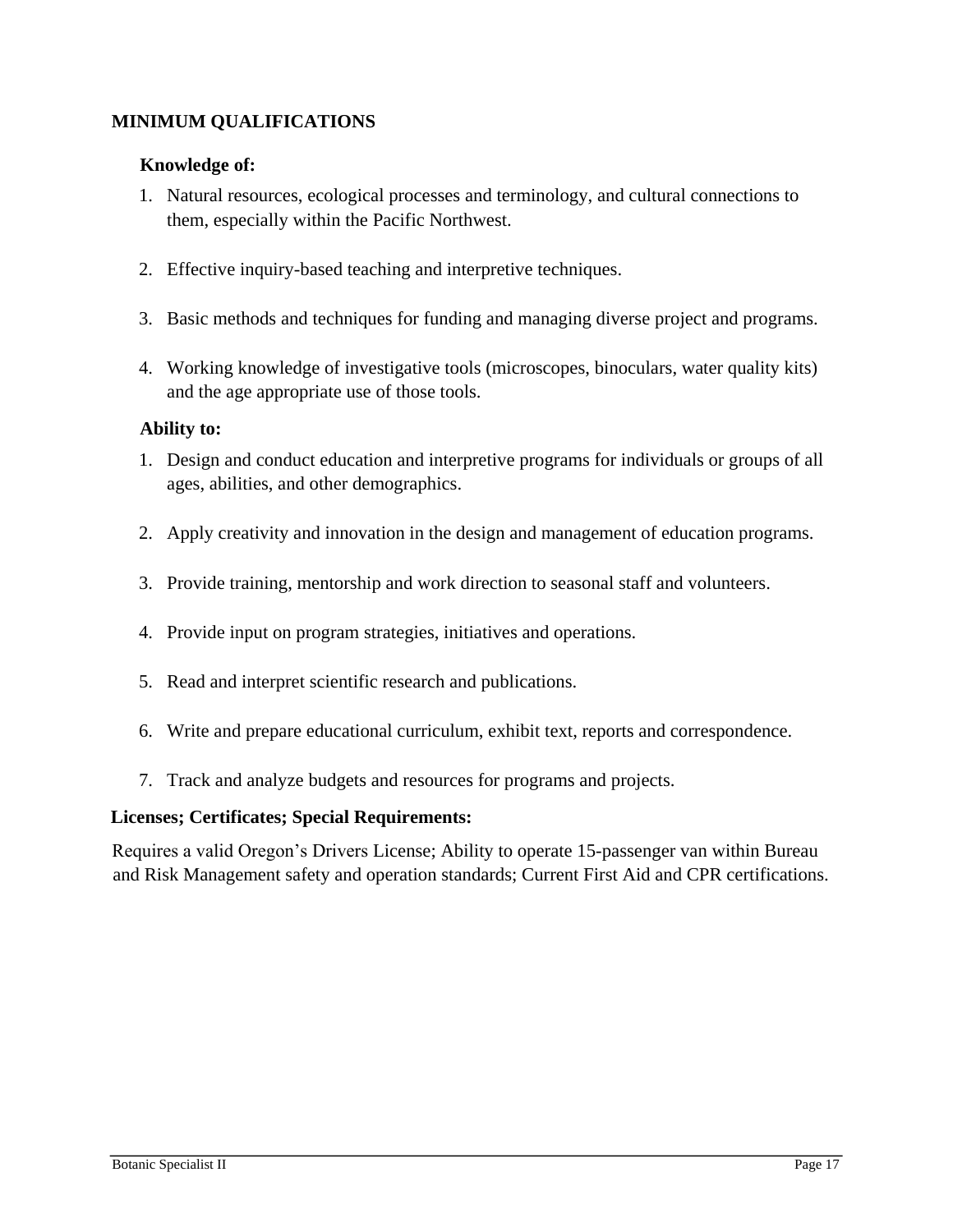# **30001005 – Forestry Specialty (FOR)**

## **GENERAL PURPOSE**

Under general supervision, plans, develops, and manages programs and projects in support of the Urban Forestry Management Plan and Portland Parks & Recreation's Urban Forestry Program; develops management plans and strategies, and performs related duties as assigned.

# **ESSENTIAL DUTIES AND RESPONSIBILITIES**

- 1. Manages urban forest mensuration and monitoring: develops projects, conducts project management, coordinates field data collection and quality assurance, analyzes data, writes reports, and presents findings.
- 2. Manages tree planting programs: plans and conducts tree planting and establishment, procures and manages contracts, monitors plantings, and evaluates program effectiveness.
- 3. Provides technical review and support to the urban forestry program: manages operational program data and prepares maps and reports; reviews and designs code, plans, and policy for impacts on the urban forest; assesses program effectiveness; and incorporates changes to meet goals.
- 4. Collaborates closely with the community and urban forestry professionals: to achieve goals, gain support, educate, and participate regionally on technical issues.
- 5. Recruits, trains, and oversees volunteers and other staff for urban forestry programs.

# **MINIMUM QUALIFICATIONS**

## **Knowledge of:**

- 1. Principles, practices, methods and techniques applicable to arboriculture and urban forestry, including tree planting, pruning, pest and pathogen management, preservation, planning and benefits of trees.
- 2. Threats to trees in the urban environment, including invasive pests and pathogens, and methods for their management.
- 3. City and State regulations pertaining to urban forestry.
- 4. GIS and other software related to urban forestry data management and analysis.